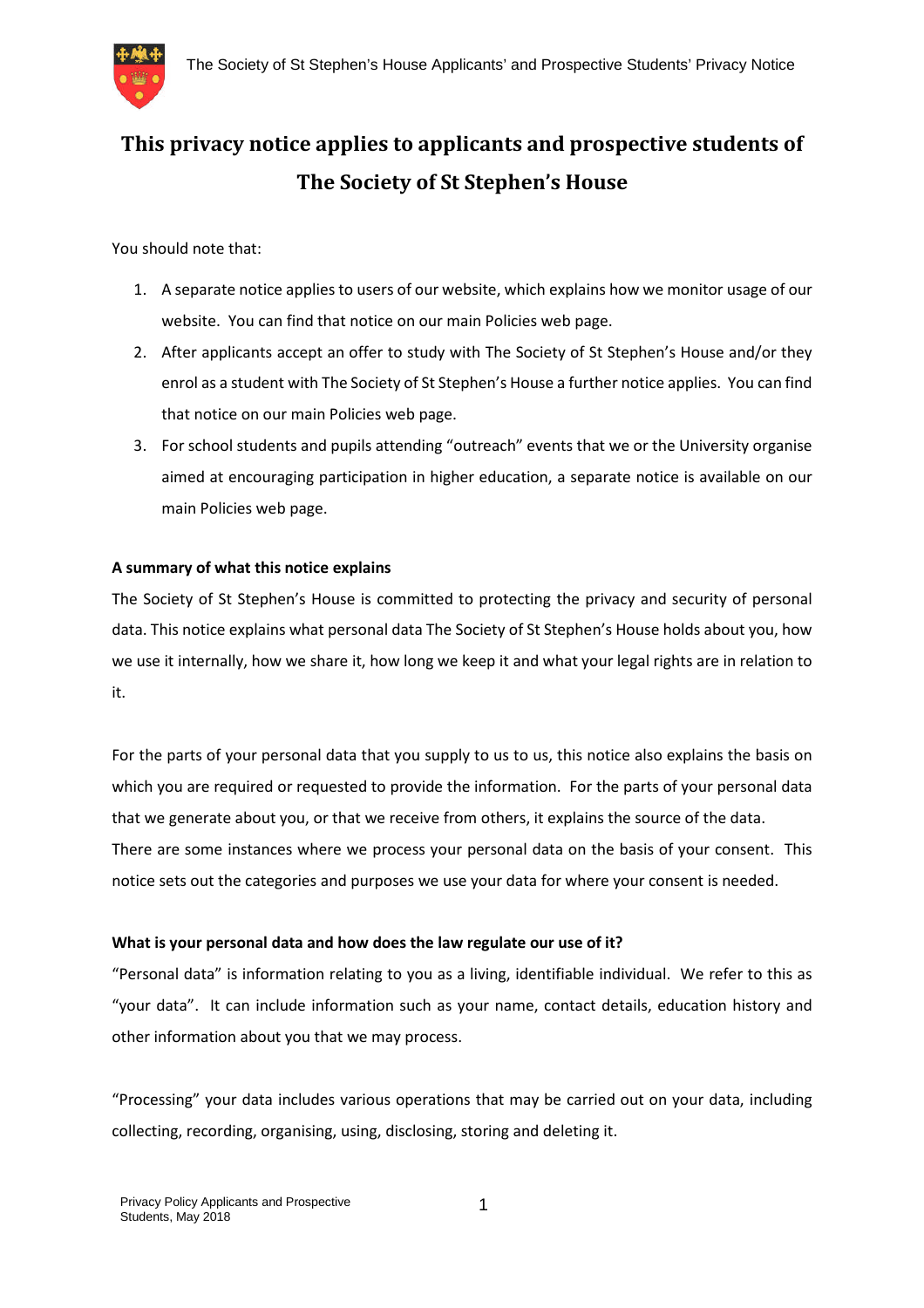

The law requires us:

- To process your data in a lawful, fair and transparent way;
- To only collect your data for explicit and legitimate purposes**;**
- To only collect data that is relevant, and limited to the purpose(s) we have told you about;
- To ensure that your data is accurate and up to date;
- To ensure that your data is only kept as long as necessary for the purpose(s) we have told you about;
- To ensure that appropriate security measures are used to protect your data.

#### **The Society of St Stephen's House's Contact Details**

If you need to contact us about your data, please contact: **dpo@ssho.ox.ac.uk**

## **Data that you provide to us and the possible consequences of you not providing it**

If you do not provide us with information that we ask for:

- If you are a prospective student wanting to attend an open day, it may mean that you cannot attend the open day, depending on the type of information we requested.
- If you are an applicant wanting to study with us, it may mean that we reject your application, depending on the type of information we requested.

## **Other sources of your data**

Apart from the data that you provide to us, we may also process data about you from a range of sources. These include:

- Your school or previous educational establishments or employers if they provide references to us;
- Your family members, guardians, friends, and other contacts who may provide us with information about you if and when they contact us, or vice versa.

## **The lawful basis on which we process your data**

The law requires that we provide you with information about the lawful basis on which we process your personal data, and for what purposes. Most commonly, we will process your data on the following lawful grounds:

 Where it is necessary for our legitimate interests (or those of a third party) and your interests and fundamental rights do not override those legitimate interests.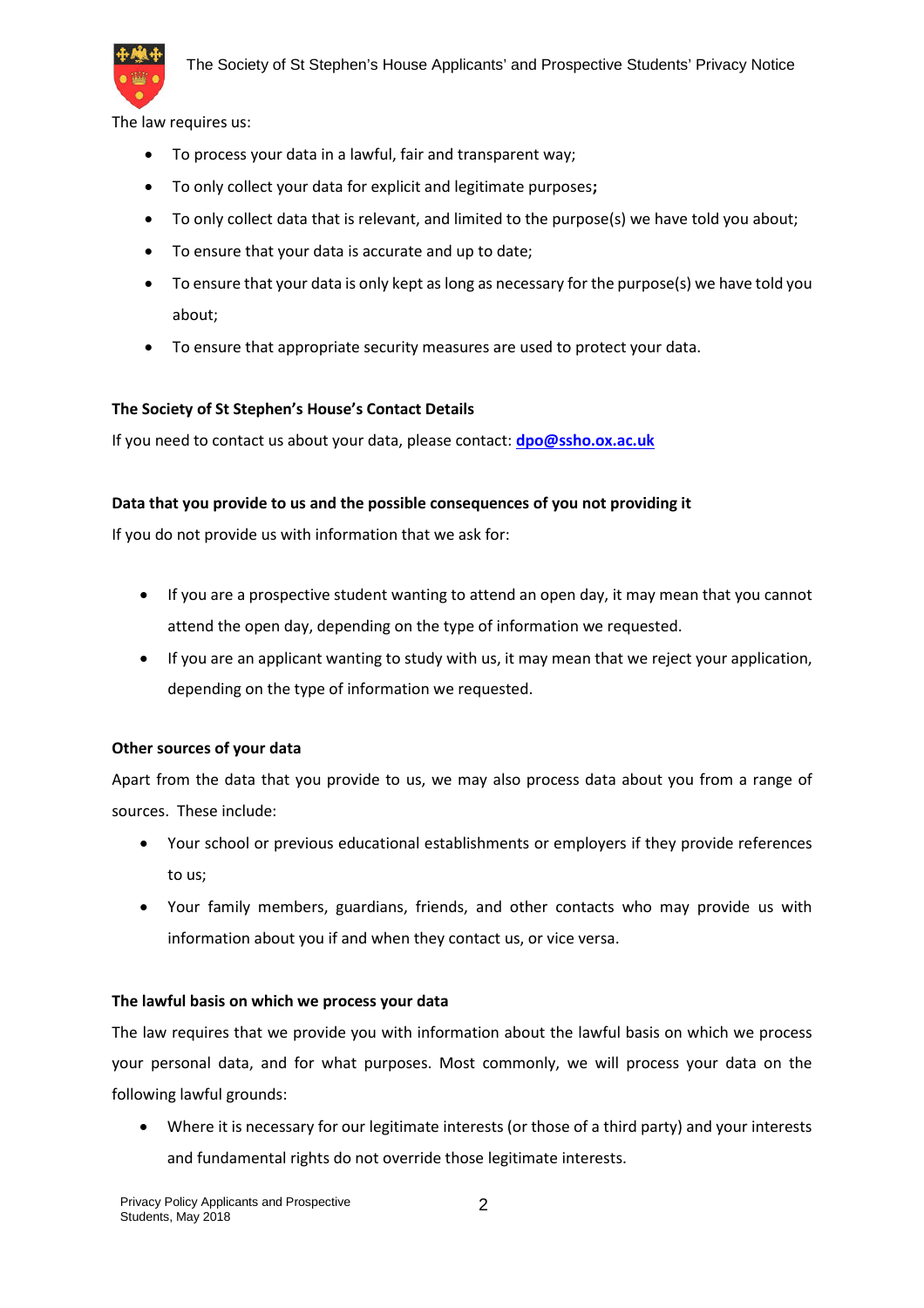

- Where it is necessary to take steps at your request prior to entering a contract;
- Where necessary to comply with a legal obligation;

We may also use your data, typically in an emergency, where this is necessary to protect your vital interests, or someone else's vital interests. In a small number of cases where other lawful bases do not apply, we will process your data on the basis of your consent. Where you are aged under 18, we may ask your parent or guardian for their consent also.

# *How we apply further protection in the case of "Special Categories" of personal data*

"Special categories" of particularly sensitive personal data require higher levels of protection. We need to have further justification for collecting, storing and using this type of personal data.

The Special Categories of personal data consist of data revealing:

- racial or ethnic origin;
- political opinions;
- religious or philosophical beliefs;
- trade union membership.

They also consist of the processing of:

- genetic data;
- biometric data (e.g. fingerprints) for the purpose of uniquely identifying someone;
- data concerning health;
- data concerning someone's sex life or sexual orientation.

We may process special categories of personal data in the following circumstances:

- With your explicit written consent; or
- Where it is necessary in the substantial public interest, and further conditions are met;
- Where the processing is necessary for archiving purposes in the public interest, or for scientific or historical research purposes, or statistical purposes, subject to further safeguards for your fundamental rights and interests specified in law.

We have in place an appropriate policy document and/or other safeguards which we are required by law to maintain when processing such data.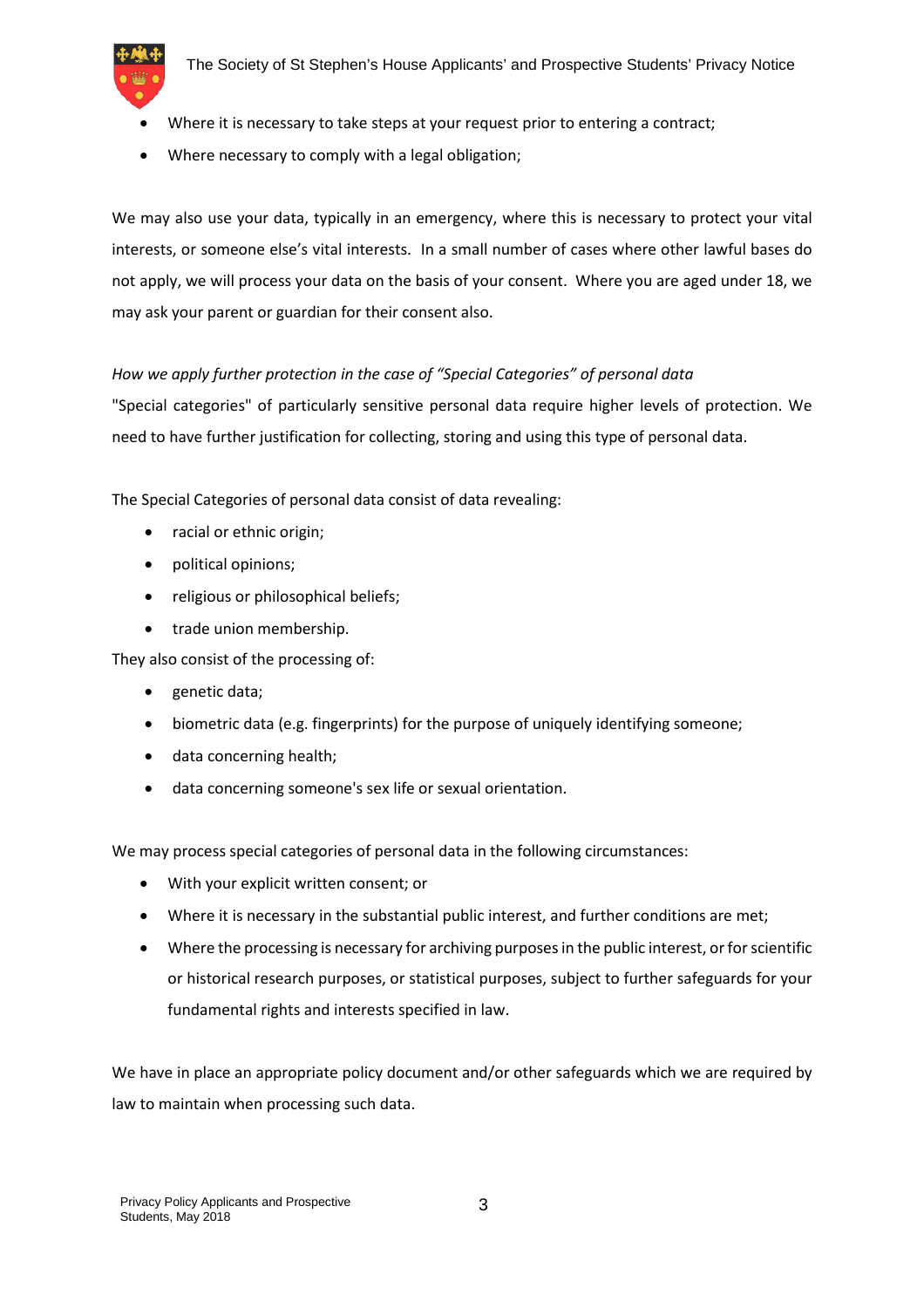

Less commonly, we may process this type of data where it is needed in relation to legal claims or where it is needed to protect your interests (or someone else's interests) and you are not capable of giving your consent, or where you have already made the data public.

# *Criminal convictions and allegations of criminal activity*

Further legal controls apply to data relating to criminal convictions and allegations of criminal activity. We may process such data on the same grounds as those identified for "special categories" referred to above.

# **Details of our processing activities, including our lawful basis for processing**

We have prepared a detailed table setting out the processing activities that we undertake, the source of the data, the reasons why we process it, how long we keep it and the lawful basis we rely on. The table includes detailed information about how and why we process various categories of data, and the related lawful basis including if you are an **applicant**:

- For the purpose of administering your application, we will process various information on the lawful basis that we have a legitimate interest in receiving, considering and administering applications from prospective students including:
	- o details of which courses you are applying for,
	- o your application, including your contact details, personal statement, predicted grades and education history
	- o any written work or tests you submit, and our assessment of that work or tests.
- The information we process for these purposes also includes information that we take into account when deciding who to invite for an admissions interview. We may take into account "contextual" data such relating to information we can access about your school and postcode, and whether you have been in the care system. Further information about this process is contained here.
- Further, to comply with a legal obligation, namely The Society of St Stephen's House's obligation to ensure, so far as is reasonably practicable, that its staff, students and visitors are not exposed to health and safety risks, we will also process details of any relevant criminal convictions, allegations or charges that we ask you to declare to us when you apply to us, and of any Disclosure and Barring Service checks that we request. Relevant criminal convictions or charges are those that indicate an applicant or student might pose an unacceptable risk to

Privacy Policy Applicants and Prospective Students, May 2018 other students or staff.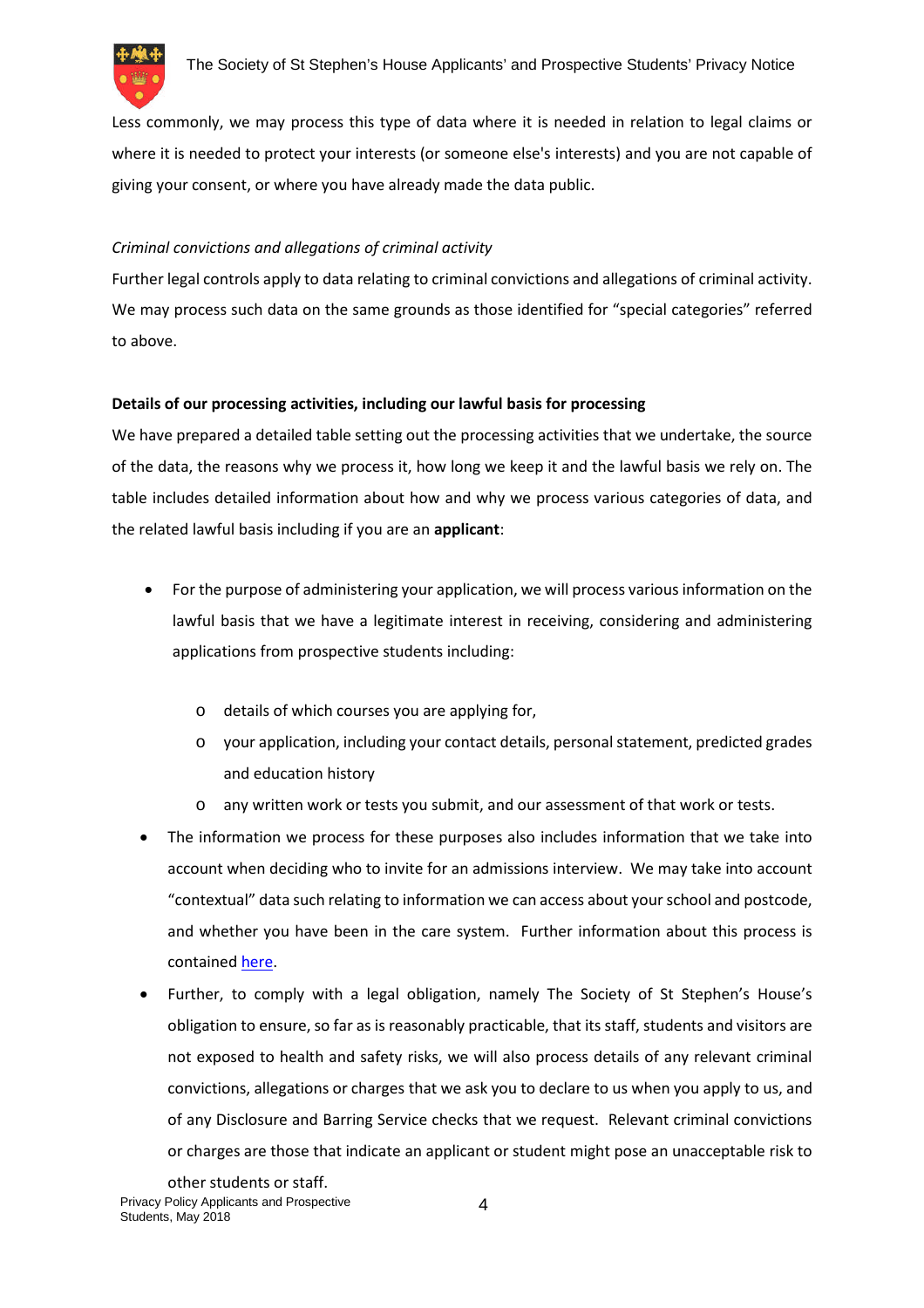

More information is available for undergraduate admissions at: https://www.ox.ac.uk/admissions/undergraduate/applying-to-oxford/decisions/criminalconvictions?wssl=1

And for graduate admissions at:

https://www.ox.ac.uk/admissions/graduate/applying-to-oxford/university-policies/criminalconvictions?wssl=1.

Processing of criminal convictions and allegations are subject to further controls, as explained above. In this case, the processing is permitted as it is necessary for the exercise of a protective function (the protection of anyone on The Society of St Stephen's House's premises), which must be carried out without your consent so as not to prejudice the exercise of that function, and such processing is necessary for reasons of substantial public interest. The processing may also be necessary for the prevention or detection of unlawful acts. (Once the information has been provided to us, this processing must be carried out without your consent, as the law prohibits us from requiring your consent as a condition of performing a contract with you).

 Bank and other payment details, where we need to reimburse you, or where you provide such details to us when making a payment. We both have a legitimate interest in processing such data for this purpose.

# **How we share your data**

We will not sell your data to third parties. We will only share it with third parties if we are allowed or required to do so by law. This includes for example:

- where we are required to report information about students that are subject to visa controls to UK Visas and Immigration;
- where we are required to report information to the University of Oxford in order for it to fulfil its obligations to report information to the Higher Education Statistics Agency or its successor body in order to comply with regulatory obligations;
- where we decide to report alleged criminal misconduct to the police;

It also includes disclosures where the third party is an agent or service provider appointed by The Society of St Stephen's House to enable us to operate effectively, provided we are satisfied that appropriate safeguards have been put in place to ensure adequate levels of security for your data. All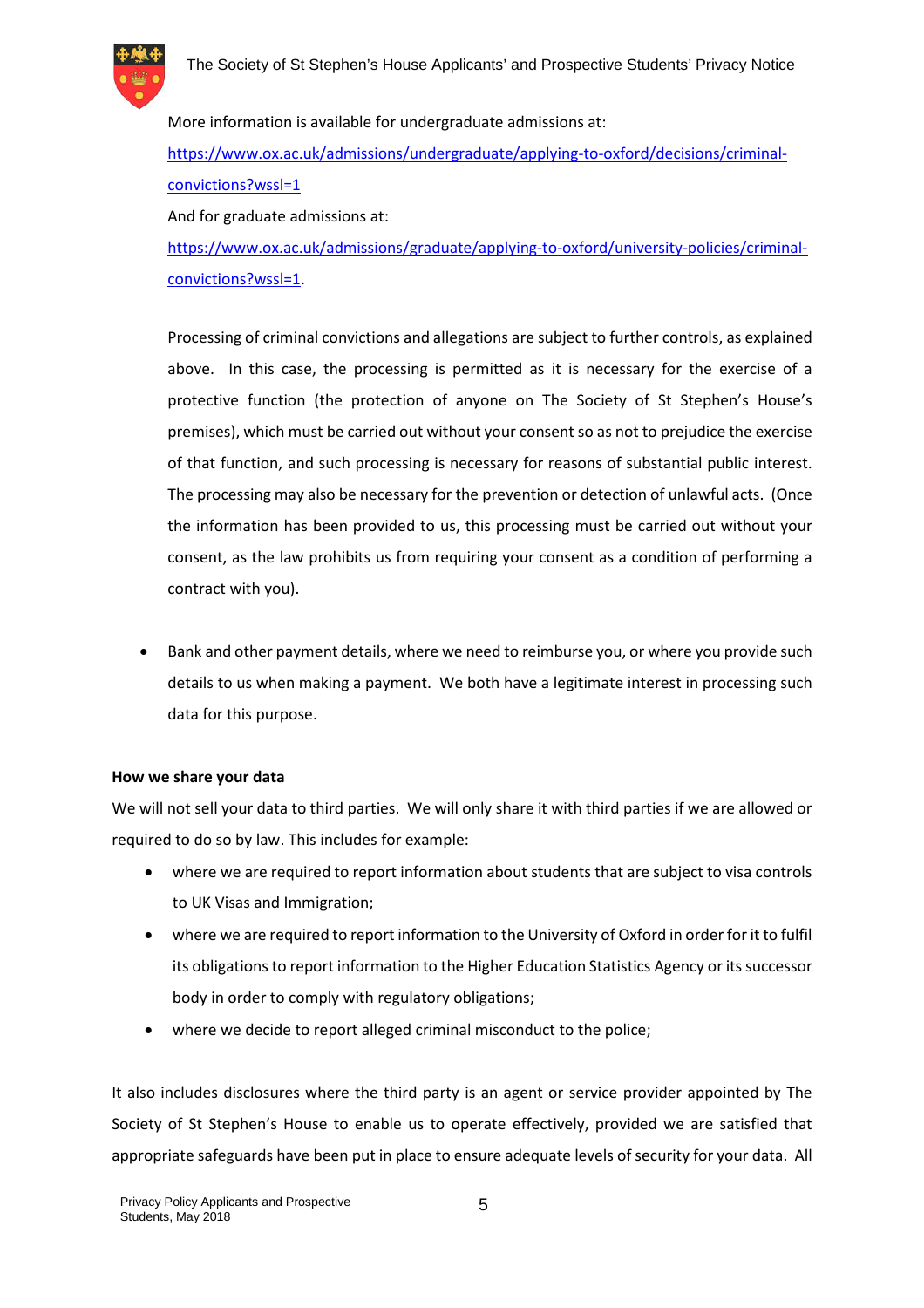

our third party service providers are required to take appropriate security measures to protect your personal information in line with our policies, and are only permitted to process your personal data for specific purposes in accordance with our instructions. We do not allow our third party providers to use your personal data for their own purposes.

# **Sharing your data outside the European Union**

The law provides various further safeguards where data is transferred outside of the EU. In the case of **applicants**, when you are resident outside the EU in a country where there is no "adequacy decision" by the European Commission, and an alternative safeguard is not available, we may still transfer data to you which is necessary for the implementation of pre-contractual measures, or for the performance of your contract with us.

Otherwise, **we** may transfer your data outside the European Union, but only for the purposes referred to in this notice and provided either::

- There is a decision of the European Commission that the level of protection of personal data in the recipient country is adequate; or
- Appropriate safeguards are in place to ensure that your data is treated in accordance with UK data protection law, for example through the use of standard contractual clauses; or
- There is an applicable derogation in law which permits the transfer in the absence of an adequacy decision or an appropriate safeguard.

# **Automated decision-making**

We do not envisage that any decisions will be taken about you based solely on automated means, however we will notify you in writing if this position changes.

# **How long we keep your data**

The detailed table of processing activities explains how long we will keep your data. Please note that we may keep anonymised statistical data indefinitely, but you cannot be identified from such data.

# **Your legal rights over your data**

Subject to certain conditions set out in UK data protection law, you have:

The **right to request access** to a copy of your data, as well as to be informed of various

Privacy Policy Applicants and Prospective Students, May 2018 6 information about how your data is being used;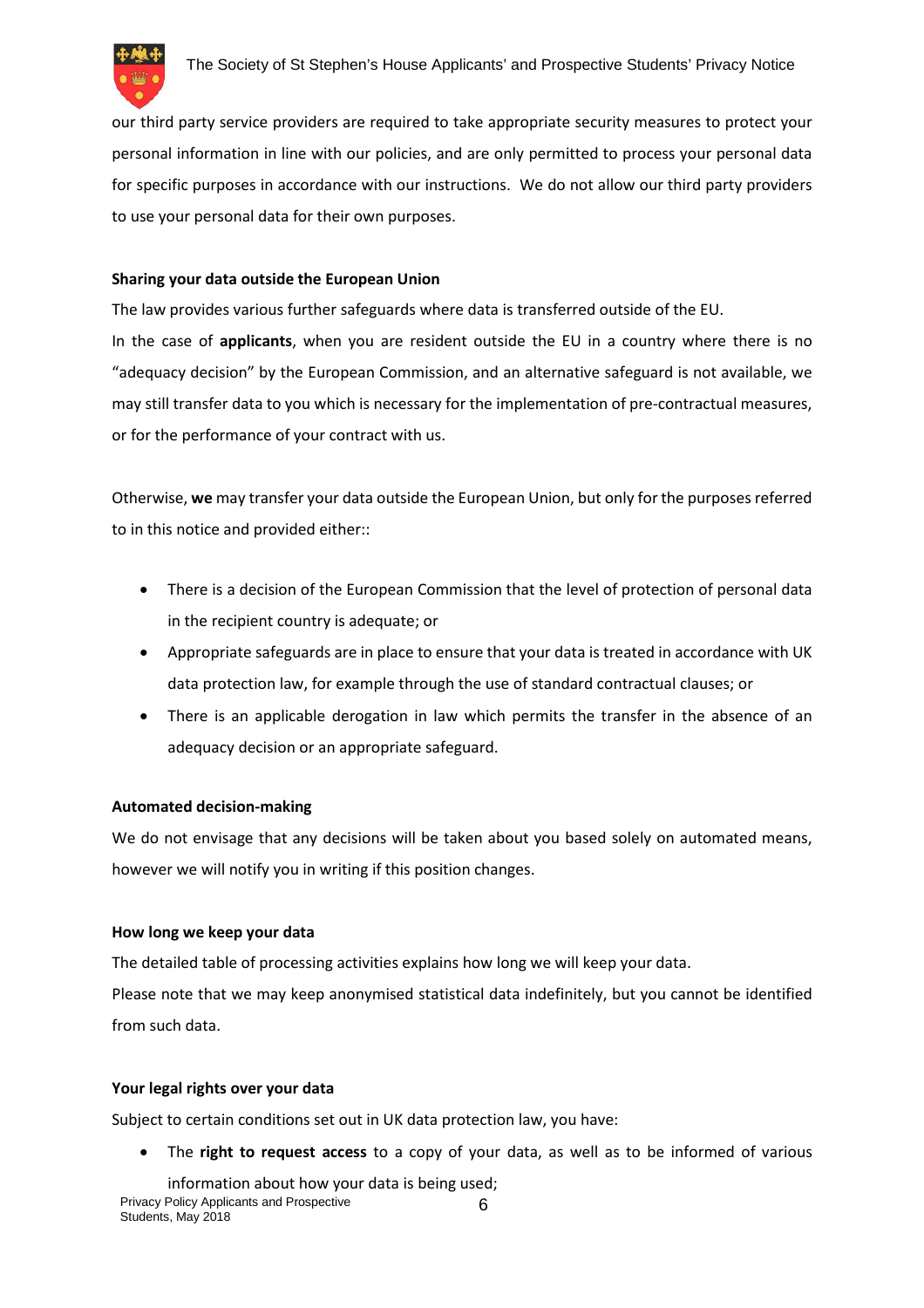

- The **right to have any inaccuracies in your data corrected**, which may include the right to have any incomplete data completed;
- The **right to have your personal data erased** in certain circumstances;
- The **right to have the processing of your data suspended**, for example if you want us to establish the accuracy of the data we are processing.
- The right to receive a **copy of data you have provided to us**, and have that transmitted to another data controller (for example, another University or College).
- The **right to object to any direct marketing** (for example, email marketing or phone calls) by us, and to require us to stop such marketing.
- The **right to object to the processing of your information** if we are relying on a "legitimate interest" for the processing or where the processing is necessary for the performance of a task carried out in the public interest. The lawful basis for any particular processing activity we carry out is set out in our detailed table of processing activities**.**
- The **right to object to any automated decision-making** about you which produces legal effects or otherwise significantly affects you.
- Where the lawful basis for processing your data is **consent**, you have the **right to withdraw your consent at any time**. When you tell us you wish to exercise your right, we will stop further processing of such data. This will not affect the validity of any lawful processing of your data up until the time when you withdrew your consent. You may withdraw your consent by contacting **the relevant office of The Society of St Stephen's House that you are dealing with or that is processing your data.**

Further guidance on your rights is available from the Information Commissioner's Office (https://.ico.org.uk/). You may also wish to contact The Society of St Stephen's House's Data Protection Officer **dpo@ssho.ox.ac.uk** if you are considering how or whether to exercise your rights.

You have the right to complain to the UK's supervisory office for data protection, the Information Commissioner's Office if you believe that your data has been processed unlawfully.